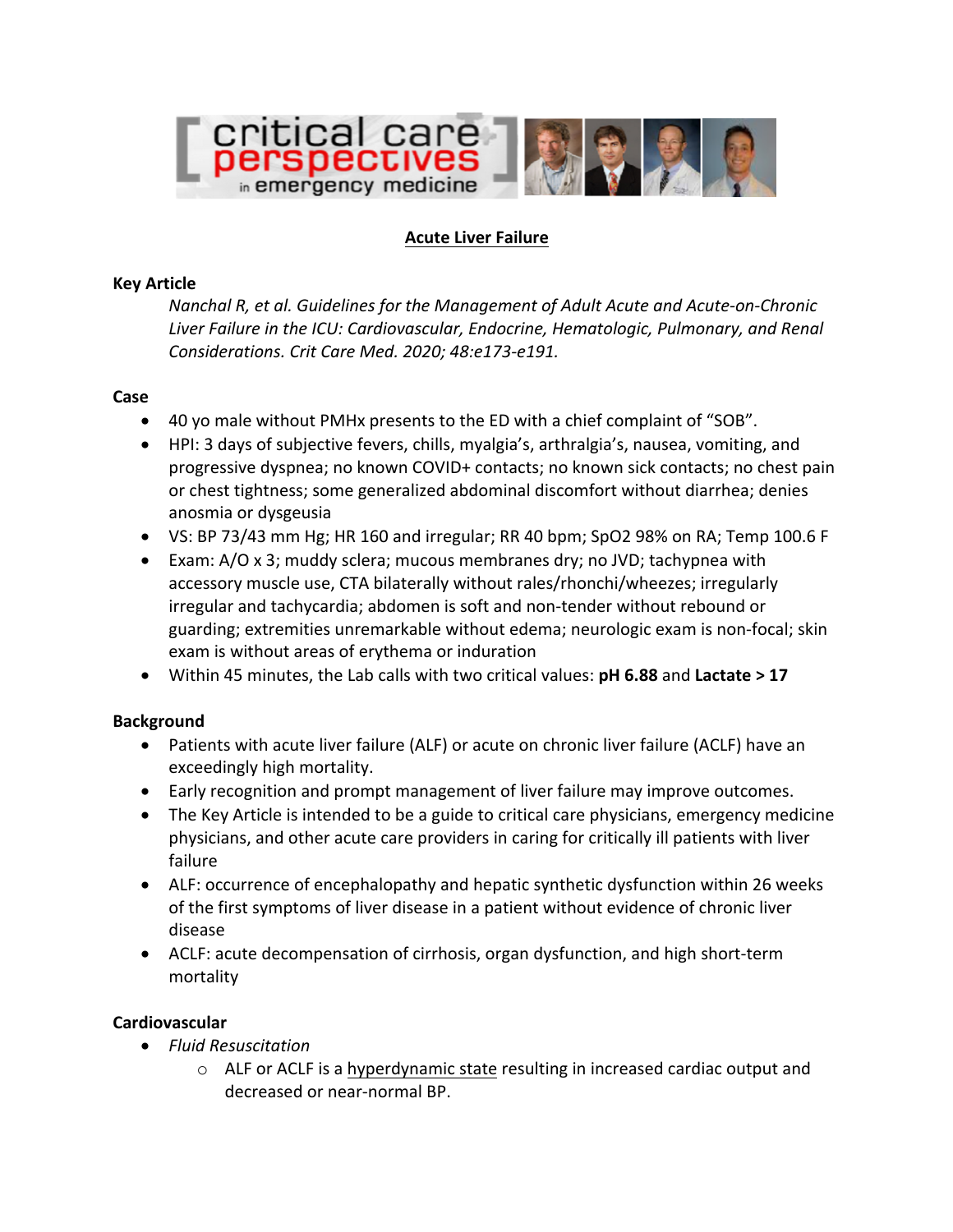- $\circ$  Primary mechanism behind hyperdynamic state is peripheral and splanchnic vasodilation
- $\circ$  No large randomized trials comparing different fluids in patients with ALF
- $\circ$  Recommend against hydroxyethyl starch and gelatin solutions over crystalloids
- $\circ$  Suggest using albumin for resuscitation of patients with ALF or ACLF over other fluids, especially when the serum albumin is low  $(<$  3 g/dL)
	- Albumin may also have antioxidant, immunoregulatory, and endothelial regulatory functions
	- Much of the literature, however, is extrapolated from studies on severe sepsis and septic shock
- *Blood Pressure Target*
	- $\circ$  Precise MAP goal in patients with liver failure is uncertain because it is a hyperdynamic vasodilatory state in which flow may be adequate at lower pressures
	- $\circ$  Suggest using a target MAP of 65 mm Hg with concomitant assessment of perfusion
	- $\circ$  However, this is based on indirect evidence from sepsis literature
- *Monitoring Blood Pressure*
	- $\circ$  Suggest placing an arterial catheter for BP monitoring in ALF
	- $\circ$  Estimation of BP using a cuff likely to be inaccurate
	- $\circ$  Insertion of a radial arterial catheter generally safe in ALF, especially when guided by US
- *Choice of First-Line Vasopressor Agent*
	- $\circ$  Recommend using NE as the first-line vasopressor in patients with ALF or ACLF who remain hypotensive despite IVFs.
	- $\circ$  As discussed, shock states in ALF typically a distributive physiology.
	- $\circ$  Indirect evidence from sepsis suggest that NE should be first-line
	- $\circ$  Epinephrine may cause more splanchnic vasoconstriction and increase mesenteric and hepatic ischemia in setting of ALF. Epinephrine will also increase lactate production and make interpretation of lactate clearance difficult.
- *Vasopressin*
	- $\circ$  Suggest adding low-dose vasopressin to NE in patients with ALF or ACLF who remain hypotensive despite IVFs to increase BP
	- $\circ$  Similar to selection of IVFs and NE, this recommendation is extrapolated from sepsis literature

# **Hematology**

- *Bleeding and Thrombosis Risk*
	- $\circ$  Suggest using viscoelastic testing (TEG/ROTEM) over measuring INR, platelets, and fibrinogen on critically ill patients with ALF or ACLF
	- $\circ$  Individual components often fail to consistently provide an assessment of overall hemostatic function and risk of bleeding
	- $\circ$  INR does not account for deficiencies of the anti-coagulation system, which may result in a hypercoagulable state not captured by INR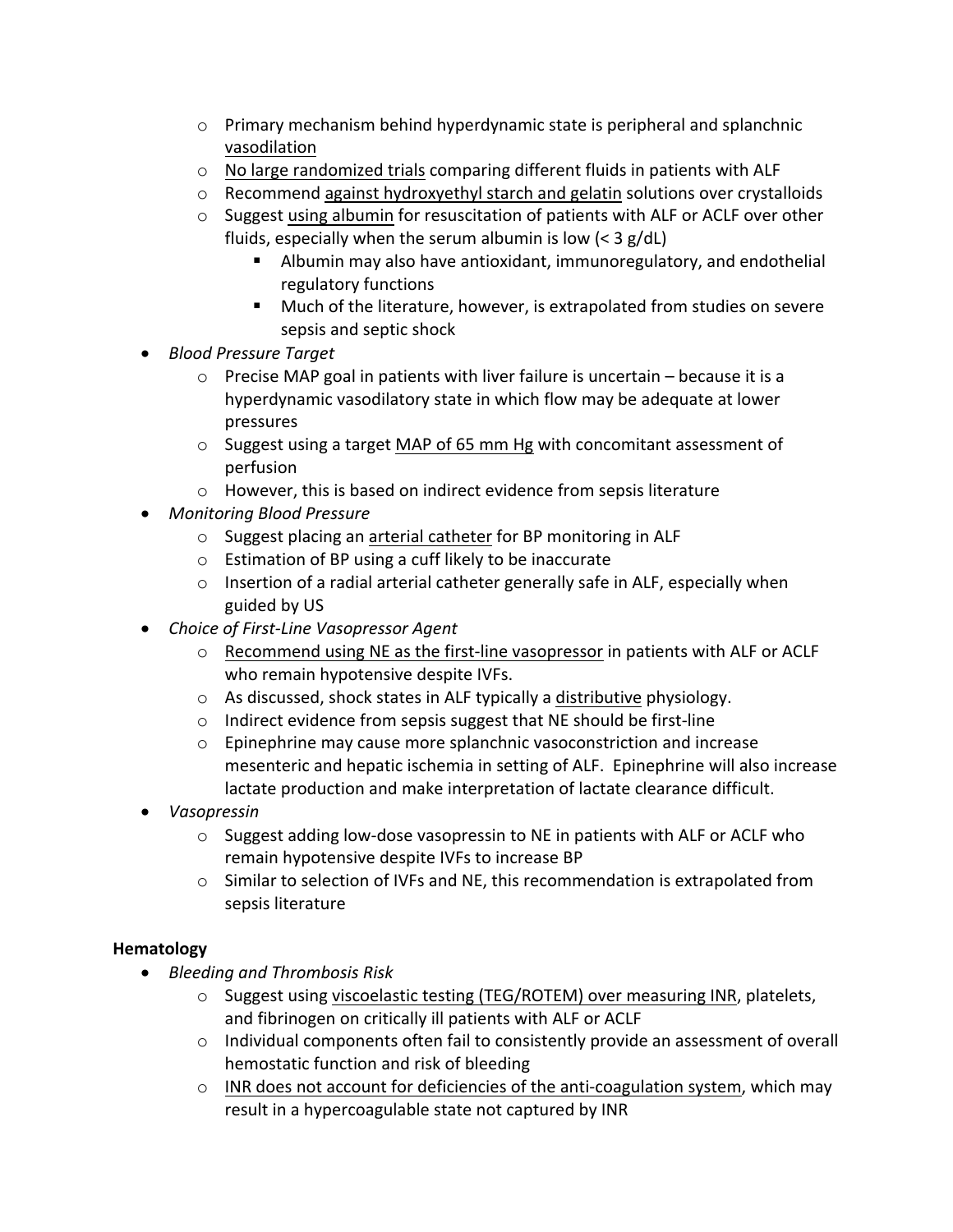- $\circ$  TEG or ROTEM allows for real time global and functional evaluation of altered activity of the pro- and anticoagulant pathways; also identifies platelet function, hyperfibrinolysis, and premature clot dissolution
- *Hemoglobin Target*
	- $\circ$  Suggest using a transfusion threshold of 7 mg/dL for critically ill patients with ALF
	- $\circ$  Theorized that transfusion may play a role in worsening thrombosis
		- RBC transfusion has been shown to be an independent predictor of mortality post-liver transplant
		- Endogenous epo levels are already elevated in patients with cirrhosis and relate to the degree of portal hypertension
		- Exogenous epo induces thrombosis and platelet activity
- *Bleeding Risk for Invasive Procedures*
	- $\circ$  Recommend TEG or ROTEM over INR, platelet, fibrinogen in patients with ALF undergoing procedures
	- $\circ$  Bleeding rates are low for patients with cirrhosis or ALF undergoing paracentesis  $(0-3%)$  and thoracentesis  $(2%)$
	- o Bleeding does not correlate with platelet count or INR

## **Pulmonary**

- *Tidal Volumes for Vented Patients*
	- $\circ$  Suggest using a low tidal volume strategy in patients with ALF or ACLF and ARDS
	- $\circ$  No specific studies on ALF patients extrapolated from studies on general critically ill patients
- *PEEP*
	- $\circ$  Suggest against using high PEEP over low PEEP in patients with ALF or ACLF and ARDS
	- $\circ$  Be mindful of high PEEP given risk of increasing intracranial pressure and reducing venous return
	- $\circ$  Similar to tidal volume recommendation, there are no specific studies on ideal PEEP in patients with ALF or ACLF  $-$  extrapolated from studies on general critically ill patients
- *PAH Therapy in Portopulmonary HTN* 
	- $\circ$  Portopulmonary HTN is a well-known serious pulmonary vascular complication of portal hypertension
	- $\circ$  Defined as the presence of PAH that evolves because of portal HTN it is included in Group 1 PH classifications
	- $\circ$  POPH occurs in approximately 4.5-8.5% of liver transplant candidates
	- $\circ$  POPH patients are usually excluded from most RCTs of PAH therapy thus application of PAH specific therapy in POPH is extrapolated from the broader PAH literature
	- $\circ$  Prostacyclin analogs have shown improvements in POPH hemodynamics
	- $\circ$  Endothelin receptor antagonists has also shown improvements in hemodynamics of POPH patients without significant toxicity
	- $\circ$  Suggest treatment POPH with agents approved for PAH when PAP > 35 mm Hg